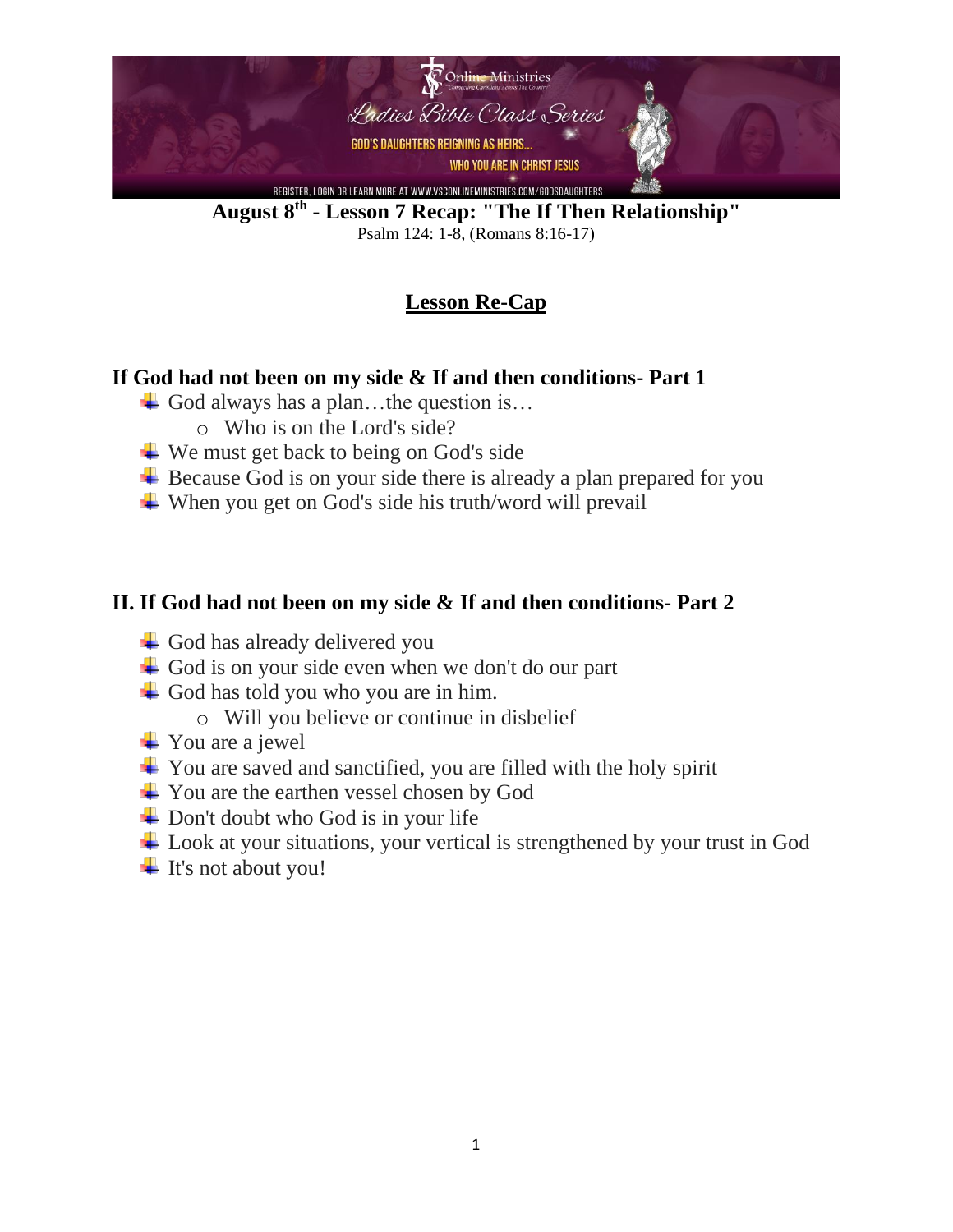

**August 8 th - Lesson 7 Recap: "The If Then Relationship"** Psalm 124: 1-8, (Romans 8:16-17)

## **III. It's Conditional!**

 $\frac{1}{\sqrt{2}}$  So many times, we are looking for a sign; The only sign God gives is his word

### **Are you looking for a sign?**

 Your sealed and filled with the Holy Ghost...That's a sign! God loves you with an everlasting love. That's a sign! He will never leave you nor forsake you. That's a sign!

Be careful of what you ask for; you might get more than what you bargained for

### **The Plow Story**

Once there was a married farmer and he was out in the fields plowing While plowing a GP dropped next to him; he ran and told his wife Honey I'm going to be a preacher; God sent me a GP It must be God's plan for me to be a preacher The wife replied that is great: but it could be the Lord telling you Go Plow!

- $\overline{\phantom{a}}$  Often, we want God to prove himself to us before we move, God wants you to know him so that you can prove your faith in him
- $\overline{\phantom{a}}$  You have the witness of the Holy Spirit therefore you already know him in whom you are redeemed
- $\overline{\phantom{a}}$  Believe in the Lord; he never fails

How much does God have to do for you to say: If it had not been for the Lord who is on my side, where would I be?

- $\ddot{\bullet}$  When your unsaved the waters of life will overtake you
- $\overline{\phantom{a}}$  Life issues should cause you to run to the Rock in whom your salvation lies within
- $\overline{\phantom{a}}$  Be content with the place you are in with God